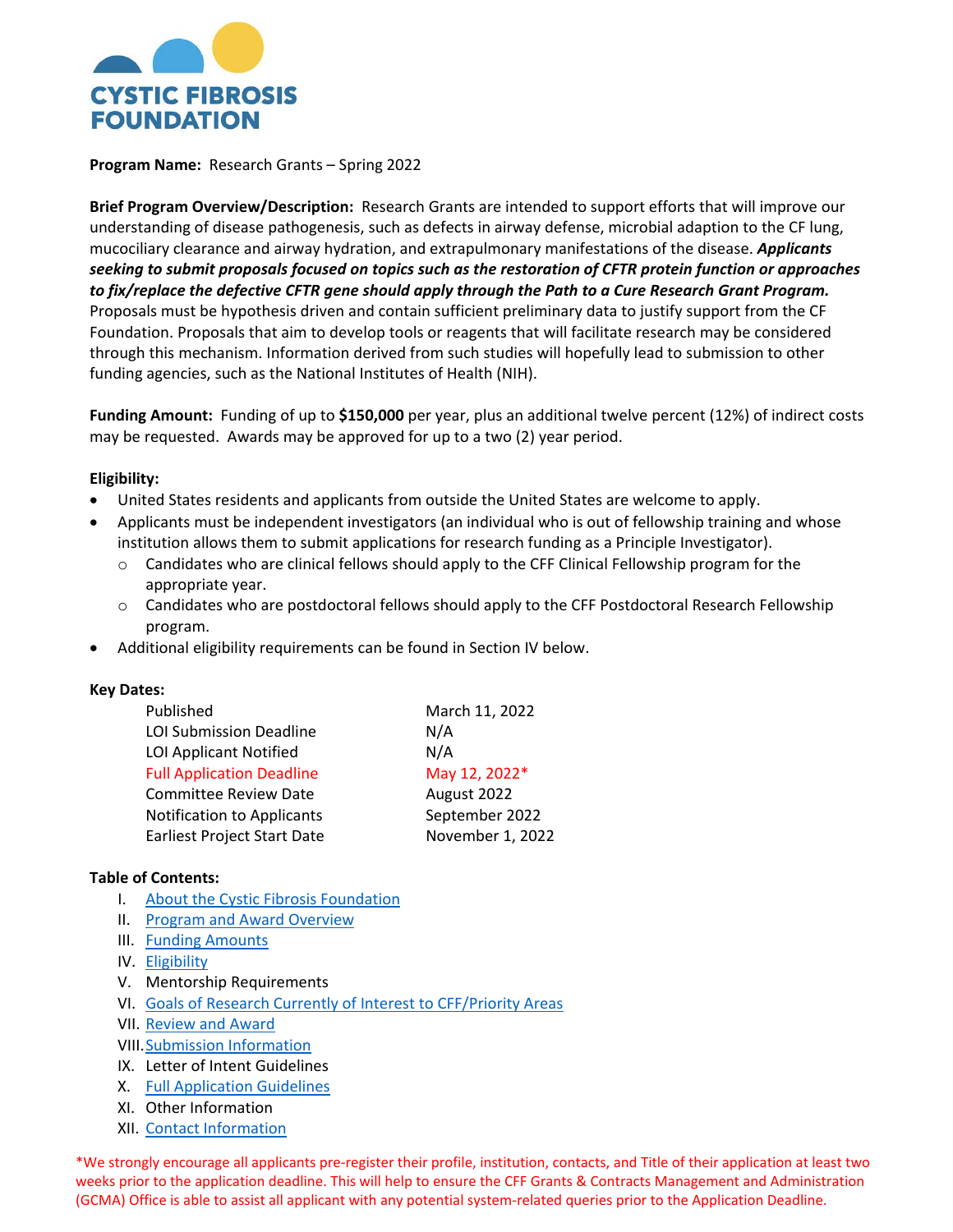## <span id="page-1-0"></span>**I. About the Cystic Fibrosis Foundation**

The mission of the Cystic Fibrosis Foundation is to cure cystic fibrosis and to provide all people with CF the opportunity to lead long, fulfilling lives by funding research and drug development, partnering with the CF community, and advancing high-quality, specialized care.

To achieve this mission, various types of grants and awards are offered to support meritorious research in CF.

## **II. Program and Award Overview**

Research Grants are intended to support efforts that will improve our understanding of disease pathogenesis, such as defects in airway defense, microbial adaption to the CF lung, mucociliary clearance and airway hydration, and extrapulmonary manifestations of the disease. *Applicants seeking to submit proposals focused on topics such as the restoration of CFTR protein function or approaches to fix/replace the defective CFTR gene should apply through the Path to a Cure Research Grant Program.* Proposals must be hypothesis driven and contain sufficient preliminary data to justify support from the CF Foundation. Proposals that aim to develop tools or reagents that will facilitate research may be considered through this mechanism. Information derived from such studies will hopefully lead to submission to other funding agencies, such as the National Institutes of Health (NIH).

Research Grant applications must focus on basic science research. Proposals that include methodologies requiring human subjects or sampling of materials from human subjects will be considered under this mechanism only if the sampling method constitutes minimal patient risk (e.g., venipuncture, nasal brushings) and the sample will be utilized in basic or laboratory research. Projects using previously obtained human samples or samples collected as part of routine clinical care may be allowed; however, this should be specified clearly in the application. All other projects involving human subjects, including interventional studies, will not be reviewed nor funded through this award mechanism and applicants should instead submit their proposals under the [Clinical Research Award](https://www.cff.org/clinical-research-award) or Clinical Pilot and Feasibility [Award](https://www.cff.org/researchers/clinical-pilot-and-feasibility-award) mechanisms. Please refer to the Policies and Guidelines of each of these programs on the CFF website [\(www.cff.org\)](file://voyager/Netshare/GRANTS%20&%20CONTRACTS%20Medical%20Dept/.Application%20Guidelines%202017/RFA%20Setup/RRT%20Research%20Grants%20and%20P&F-%20Fall/www.cff.org).

### <span id="page-1-1"></span>**III. Funding Amounts**

- Funding of up to \$150,000 per year, plus an additional twelve percent (12%) indirect costs may be requested.
- Awards may be approved for up to a two (2) year period. Funding for Year 2 is contingent upon submission and approval of a renewal progress report and the availability of funds.

### <span id="page-1-2"></span>**IV. Eligibility**

- U.S. residents and applicants from outside the U.S. are welcome to apply.
- International applicants and institutions are required to submit additional information in accordance with USA Patriot Act and the U.S. Department of Treasury Anti-Terrorist Financing Guidelines (see section VI.10.L below).
- Applicants must be independent investigators.
	- o Candidates who are clinical fellows should apply to the CFF Clinical Fellowship program for the appropriate year.
	- o Candidates who are postdoctoral fellows should apply to the CFF Postdoctoral Research Fellowship program.
- Multiple CFF Research Grants held by a single investigator will not be permitted for this program when the total combined funding exceeds \$168,000 per year. In such cases, the most recent application submitted will be considered administratively ineligible. However, investigators may hold one Research Grant through this mechanism as well as a Path to a Cure Research Grant simultaneously.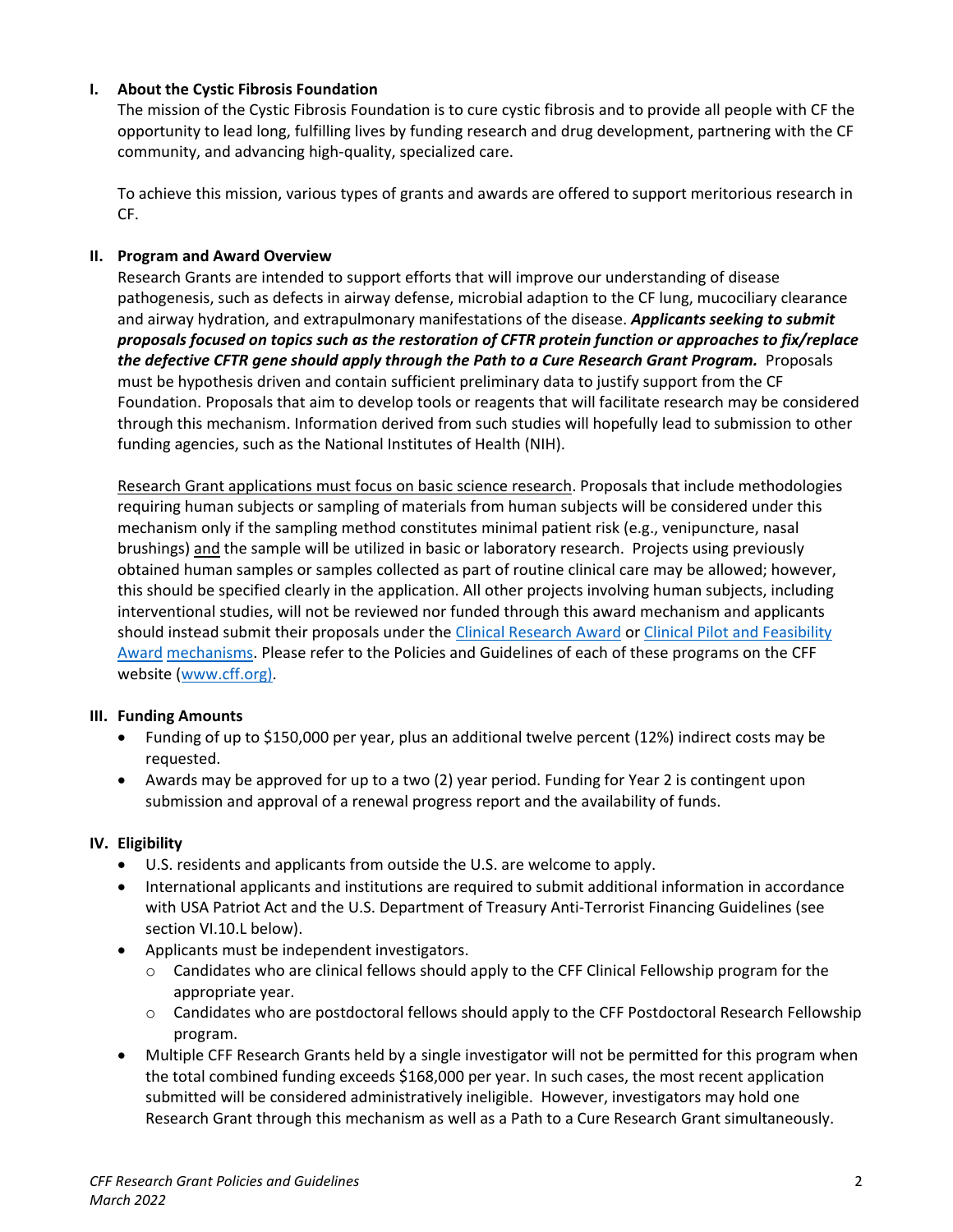### **V. Mentorship Requirements**

*Not applicable to this RFA*

### **VI. Goals of Research Currently of Interest to CFF/Priority Areas**

<span id="page-2-0"></span>The landscape of CF has changed significantly over the past 30 years since the identification of the CFTR gene. In 2012, Kalydeco™ (VX-770), the first drug to target the basic CFTR defect, was approved for a small subset of people with CF and clearly demonstrated that CFTR modulating drugs can improve clinical parameters such as sweat chloride, lung function, and body weight. Since that time, additional CFTR modulating drugs have been approved that continue to change the course of disease for the nearly 90% of people who will benefit from them. CFF realizes the changing needs of the community and places a high priority on supporting research that will improve our understanding of disease pathogenesis, especially in the setting of CFTR modulators, such as defects in airway defense, microbial adaption to the CF lung, mucociliary clearance and airway hydration, and extrapulmonary manifestations of the disease. CFF will prioritize funding for projects that will lead to a better understanding of disease mechanisms and pathophysiology that contribute to the development of new prevention and treatment strategies.

## **Emerging areas of interest with high priority to the CF Foundation:**

- Direct and indirect influences of CFTR modulation on the airway milieu, including resident pathogens, inflammation and inflammatory cell function, mucin structure (tethered and secreted), airway surface liquid (ASL), and mucociliary clearance (MCC)
- Mechanisms of defective MCC and ASL that are relevant for therapeutic applications.
- Biological mechanisms involved in lung allograft dysfunction/rejection and transplant immunology
- Improved understanding of acquisition, detection, pathogenesis, host-pathogen interactions, and treatment approaches for difficult to treat CF infections (i.e. NTM, MDR Pseudomonas, MRSA, Aspergillus, Burkholderia, Stenotrophomonas). Projects focused on individual pathogens not listed above or that solely explore basic biology of pathogens that will not have direct applicability to the development of new treatment strategies or improve outcomes for people will CF will be deprioritized for funding.
- Approaches to understand and treat CF-related GI complications, including liver disease and the impact of nutritional deficiencies
- Effects of endocrine system dysfunction in CF, especially projects focused on biological underpinnings of Cystic Fibrosis Related Diabetes (CFRD) and CF bone disease

Infection/microbiology-focused applications should utilize clinically relevant strains and specimens or should address host responses to the organism as part of the application. Those applications that do not have a clear translational component or path to therapeutic development generally receive lower relevance scores.

**Note**: Applicants seeking to submit proposals focused on topics such as the restoration of CFTR protein function or approaches to fix/replace the defective CFTR gene should apply through the Path to a Cure Research Grant Program [\(https://www.cff.org/path-cure-academic-programs\)](https://www.cff.org/path-cure-academic-programs). Topics for the PTAC program include but are not limited to characterization of rare CFTR mutations, nonsense modulation, gene editing/replacement strategies, and characterizing cellular targets for CFTR correction.

### <span id="page-2-1"></span>**VII. Review and Award**

All applications are evaluated by CFF's Research and Research Training (RRT) Committee, whose recommendations are reviewed by the Medical Advisory Council (MAC) and/or the Board of Trustees. Funding of awards is based on the priority score awarded to each application and the recommendations of the RRT Committee. Funding decisions are based on the relevance of the proposed study to the goals of the Foundation, alignment with specific research priorities, and enhancing the existing CFF project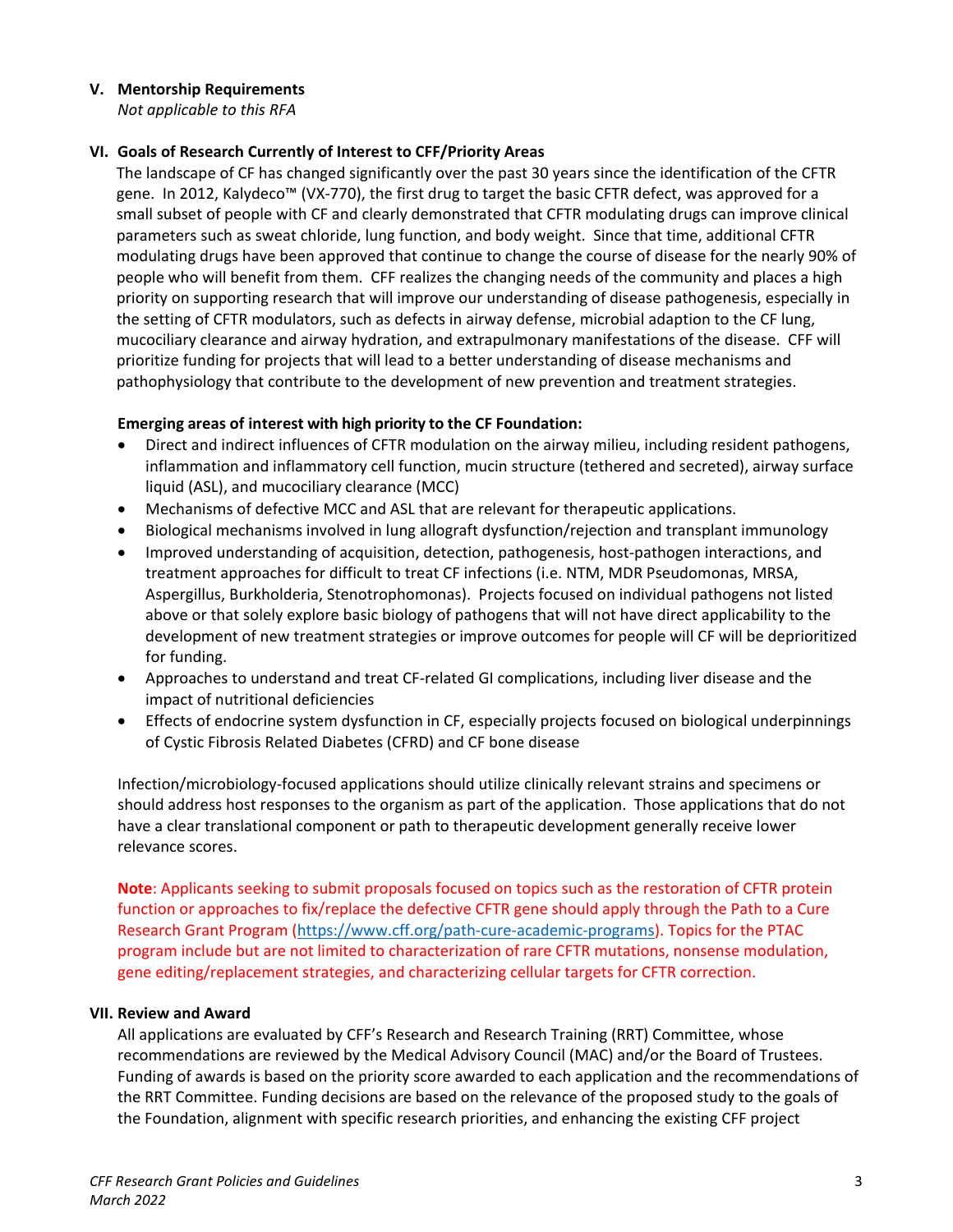portfolio. All awards are subject to compliance with applicable regulations and CFF policies and are contingent upon the availability of CFF funds.

*All applications will be reviewed and scored by the RRT Committee. CFF may withdraw applications receiving low scores, and/or those deemed nonresponsive to the program announcement before the review meeting. In these cases, CFF will notify applicants if their application has been withdrawn without discussion. Applications that have not been discussed (or triaged) in two review meetings will not be accepted for further consideration by CFF. In order to resubmit unfunded applications during future application cycles, applicants must address reviewer critiques.*

### **Chief causes for assigning low priority scores to applications during review include the following:**

- Insufficient information or documentation
- Inadequate statement of hypothesis, experimental design or methods
- Failure of the applicant to demonstrate awareness of and plans for coping with key problems and pitfalls associated with the proposed research
- Insufficient or improper controls
- Failure of the applicant to describe potential relevance of the proposed study to issues in CF
- Failure of the applicant to document the necessary skills or training to accomplish the goals of the proposal
- Failure of the applicant to meet all of the criteria described in the policy statement for a given award

#### <span id="page-3-0"></span>**VIII. Submission Information**

### **Applicants may only submit one (1) Research Grant application in 2022 Applications deadline: Thursday, May 12, 2022 by 5:00 PM (Eastern)**

Submit online through [http://awards.cff.org](http://awards.cff.org/) (Refer to Section X of these guidelines for specific submission instructions)

An application will be considered incomplete if it fails to comply with the instructions, or if the submitted material is insufficient to permit adequate review. CFF reviews applications electronically, and only documents submitted online at [http://awards.cff.org](http://awards.cff.org/) will be reviewed.

#### **General Timeline:**

| <b>Application Deadline</b>                     | May 12, 2022*    |
|-------------------------------------------------|------------------|
| Review                                          | August 2022      |
| <b>Notification to Applicants</b>               | September 2022   |
| <b>Earliest Start Date for Awarded Projects</b> | November 1, 2022 |

\*We strongly encourage all applicants pre-register their profile, institution, contacts, and title of their application at least two weeks prior to the application deadline. This will help to ensure the CFF Grants & Contracts Management and Administration (GCMA) Office is able to assist all applicant with any potential system-related queries prior to the Application Deadline.

### **IX. Letter of Intent Guidelines**

*Not applicable to this RFA*

### <span id="page-3-1"></span>**X. Full Application Guidelines**

Applications must be submitted online at [https://awards.cff.org](https://awards.cff.org/)

### **Documents should be typed using:**

• Font: Times New Roman 12 or Arial 11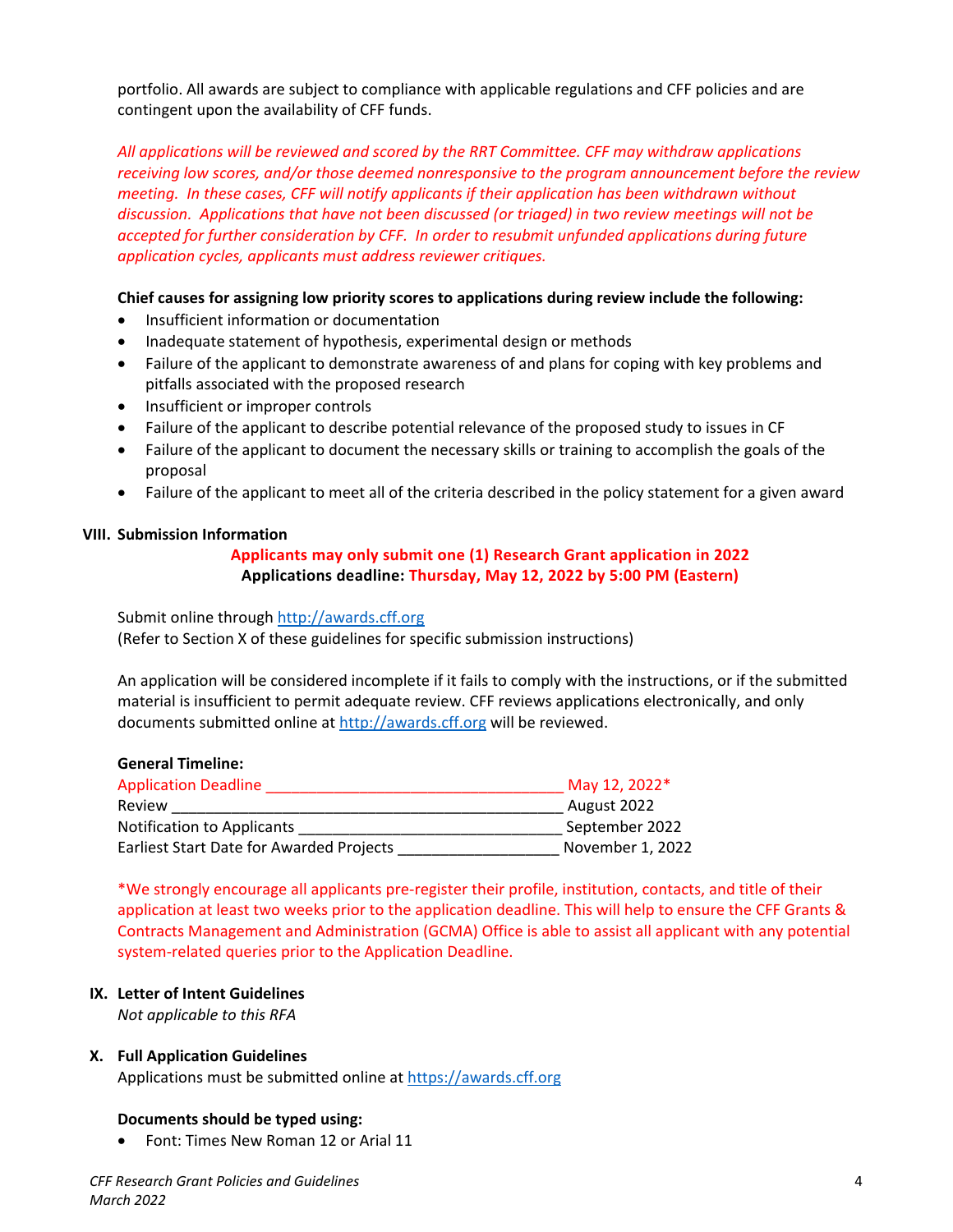• Margins: No less than a half inch on each side

*Note: When all the documents have been uploaded to awards.cff.org, the system will compile them into a single PDF file. You may preview this file by selecting "Application Full Print", as well as exporting the compiled PDF file.*

To login, please visit: [http://awards.cff.org](http://awards.cff.org/)

For all first-time applicants in the new Grants Management System, we ask that you pre-register to create a username and password for ["http://awards.cff.org"](http://awards.cff.org/) and complete a profile prior to submitting an application. *Please note:* Applicants should register their profile using the "Domestic Institution" or "International Institution" options to ensure that your profile aligns properly with the institution where the project will be conducted. We also request that as you begin your application, you enter the title of your project, if available. If you are registered and cannot remember your password, click on the **"Forgot Password?"** link below the **"Login"** fields.

Once logged in, the award opportunities, including this Request for Applications (RFA), will be listed in the **Funding Opportunities** tab on the opening screen.

Locate the listing for the "**Research Grants – Spring 2022**" program. Click on the "Apply" button in the column on the far right to open the application form.

Applicants may stop at any point but must click the **"Save"** button at the bottom of each page *before exiting* in order to save their progress. When you wish to return to your draft application, please do not go through the "Funding Opportunities" tab. Instead, go to the "**My Applications**" tab in the right corner of the main page. When you are in the "**My Applications**" tab you will be able to find all your draft applications by clicking on the "Draft Applications" module.

The following sections are displayed as tabs across the application screen. Click on each section and follow the directions. Click "**Save**" as you complete each section.

## **GENERAL**

Enter the title of your project, enter the project start and end dates, select the number of periods being requested, and complete any additional questions. Also, please complete the organizational assurances indications (i.e. IRB, IACUC, and/or IBC/rDNA approval letter and status at the time of submitting the application) in this section.

\*Please ensure that you review and comply with the below Organizational Assurances and Certifications as cited at the end of this section on page 12.

### **CONTACT PROFILE**

If a profile was completed upon registration, the fields in this section will already be populated with the information entered in your Professional Profile. If you need to make any changes, you may update your profile in this section. Once updated you must "**Save and Validate**" prior to returning to continue your submission.

### **INSTITUTION**

If a profile was completed upon registration, the applicant's/principal investigator's institution will be preloaded as the Lead Institution. Domestic applicants must verify their institution by entering the Employer Identification Number (EIN) or Tax Identification Number (TIN) to search the system for the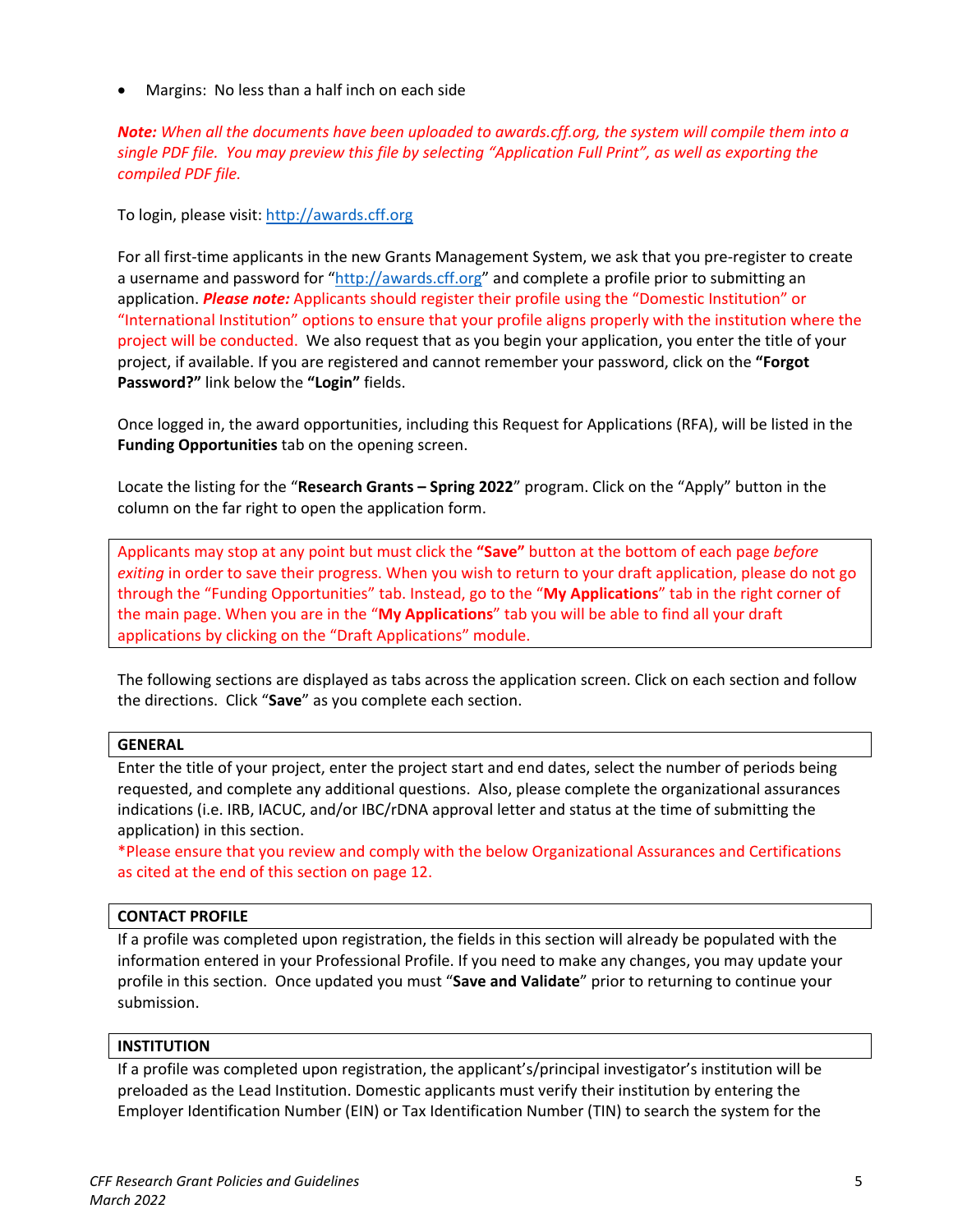correct institution. If the EIN/TIN is not located, you may add the legal institution. Please also confirm if the project site is the same as the legal institution.

## Verification of Applicant Institution's Tax Status (upload as PDF documents):

The CFF GCMA Office must have a copy of the applicant institution's current W-9 and 501(c)3 letter, or other documentation verifying its Federal tax status and will not issue Award Letters to Awardees if these documents are not received and on file.

- Applicants from for-profit organizations must submit a copy of the applicant institution's W-9 and IRS documentation verifying the organization's Federal tax status. Awards are not issued prior to having these documents on file with the CFF GCMA Office.
- Non-U.S. applicants must provide a copy of the W-8BEN-E form (required). In addition, a tax equivalency letter should be uploaded, if available. If a tax equivalency letter is not available, applicants must upload a letter stating this documentation is not available.

## International Applicants (if applicable):

Applicants whose institution is not a United States based-entity will be contacted to provide additional information and completion a CFF International Institution Form. The completion of this form also includes submission of the following documentation:

- A copy of the institution's most recent Mission Statement.
- A copy of the institution's tax status documentation or equivalent, or a letter stating it is not available.
- A brief description of other sources of support, such as official awards, private endowments, and commercial activities, received by the institution.
- A copy of the institution's Standard Operating Procedure(s) or relevant policy to ensure that funds provided are neither distributed to terrorists or their support networks, nor are funds used for activities that support terrorism or terrorist organizations.
- For-profit institutions must submit a complete list of key employees, members of the governing board, and/or other senior management.

Applicants who have provided these documents within the past three (3) years are not required to resubmit them. However, if any of the above documents have been updated since they were previously submitted, please upload any updated documents. The CFF GCMA Office will contact applicants if documents are outdated or missing.

\*Applicants must provide English translations for all non-English documents, including material provided in support of the Research Plan.

### **CONTACTS**

## **Please note: The INSTITUTION tab must be completed prior to adding internal contacts to ensure that the contacts are properly associated with the applicant institution.**

Complete the required contact fields by searching by name for existing contacts at your institution for each role. If the desired institutional contact is not available in the system, you may select "**Add Internal Contact**" to create a basic contact profile in order to add the individual to your application.

Additional optional contacts **not** associated with the applicant institution may also be added. These contacts would be considered as additional contributors involved in the proposed research plan. These may include subcontractors\*, consultants, or collaborators. If the desired external contact is not available in the system, you may select "**Add External Contact**" to create a basic contact profile in order to add the individual to your application.

*\*Adding a subcontractor contact to your application will create a Subcontract budget activity (see BUDGET section below for details).*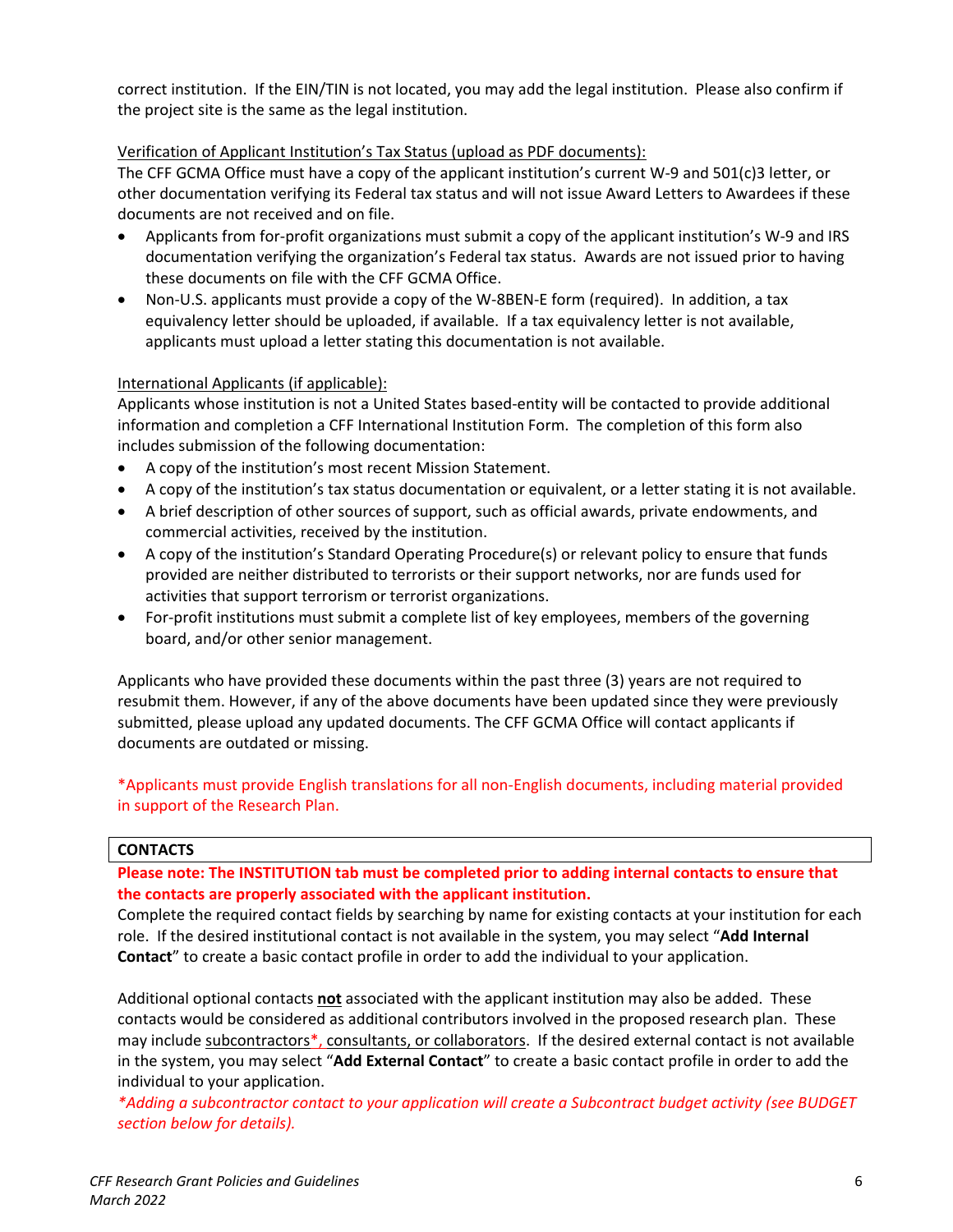### **REFERENCES (if applicable)**

This section will appear if you have selected "**Yes**" for the question on the **GENERAL** tab "**Are you a junior investigator?**"

**Letters of Reference for Junior Investigators\*:** CFF defines "junior investigator" as any individual who has not received a CFF Research Grant or NIH equivalent (e.g. R01, R21, R23) as a Principal Investigator OR is within their first five (5) years of their first academic appointment at the level of Assistant Professor or equivalent. Letters of Reference for junior investigators must be submitted by the following individuals:

- **The Chair of the Applicant's Department at the Applicant Institution** The letter of reference from the Department Chair should indicate the release of sufficient space and facilities for the work described, as well as guarantee the time commitment of the investigator to the project. If the applicant is currently a fellow, the letter of reference should include confirmation of the pending faculty-level appointment.
- **At least two (2) other individuals** familiar with the applicant's scientific interests and abilities.

Letters of Reference must be submitted prior to submission of the application. To invite Referees, go to the "**REFERENCES**" tab of the online application, and first search for the referee using the lookup field. If the referee is not located in the system you may select "**Add Referee**" to create a basic contact profile in order to add the individual to the application. Once added, this will generate automated emails (with instructions) sent to each Referee. The applicant should inform Referees to submit the letters at least one (1) week prior to the application deadline. This helps to ensure that the letters have been uploaded before the application is submitted. Once the application has been submitted, no documents can be added.

Letters uploaded to [http://awards.cff.org](http://awards.cff.org/) should not be password protected or otherwise encrypted. Such encryption will cause errors in assembling a single-print PDF of the application. The applicant should inform the individuals writing letters to not include password protection on their documents.

**\*Investigators who have received a prior CFF/CFFT Research Grant, Pilot and Feasibility Award or NIH equivalent, are not required to submit Letters of Reference; however, if they are new to CF research, Letters of Support and/or Collaboration should be provided as uploads in the FULL APPLICATION UPLOADS tab.**

### **ABSTRACTS/RELEVANCE**

In the space provided online for abstracts, provide a statement of no more than 2,000 characters (including spaces) explaining the subject of the research proposal and its relationship to CF. Two different abstracts are required, as follows:

- **Lay Abstract**: This statement will be used to inform the non-scientific departments of CFF and the general public of the nature of this work. Applicants should not include any confidential or proprietary information, including intellectual property, in the lay abstract.
- **Scientific Abstract**: This statement will be used to inform the scientific community.
- **Summary of Relevance to CFF mission**: All applications are reviewed and scored not only on scientific merit but also on relevance to CFF's mission:

*The mission of the Cystic Fibrosis Foundation is to cure cystic fibrosis and to provide all people with CF the opportunity to lead long, fulfilling lives by funding research and drug development, partnering with the CF community, and advancing high-quality, specialized care.*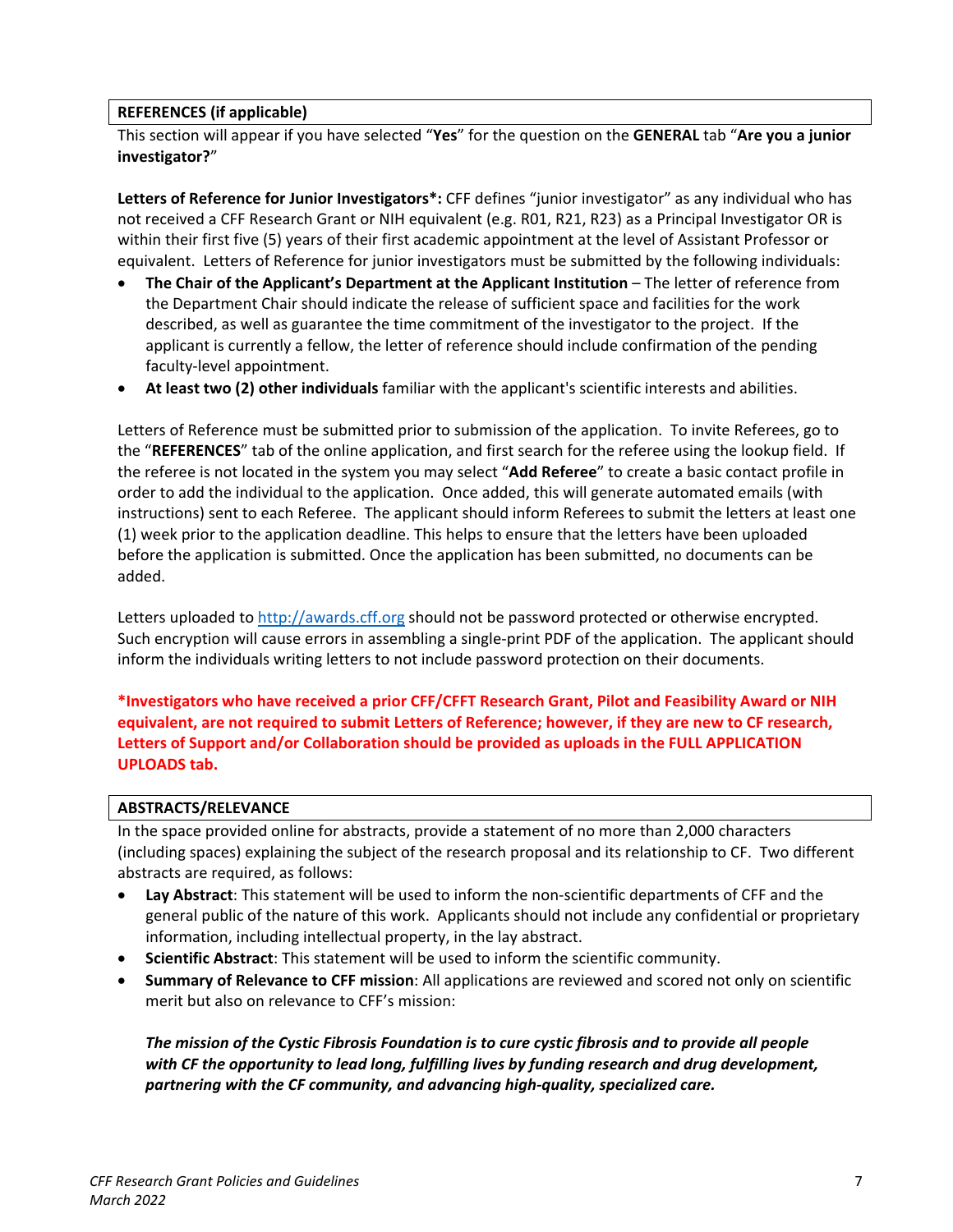Provide a statement of no more than 3,000 characters (including spaces) summarizing the relevance of the proposed research to the health and well-being of CF patients, for a scientific audience who may or may not have a background in the subspecialty of the proposed research.

### **BUDGET**

Select the "**Edit Budget**" button under Application Budget, to enter and begin completion of the application's budget detail for each year of funding being requested. Research Grants funded through this RFA are for a maximum of two (2) years. The total budget request cannot exceed \$150,000 per year plus an additional twelve (12%) of indirect costs.

**Salaries & Benefits** - List the names, positions, and percent effort of all professional and non-professional personnel involved in the project, **whether or not salaries are being requested**. For each individual, be sure to complete all fields on the Budget Detail in full on the template provided. In accordance with National Institutes of Health (NIH) policy, salary requests may not use an institutional base salary in excess of the current federal salary cap of **\$203,700**. Fringe benefits may be requested if they are treated consistently by the applicant institution as a direct cost to all funding agencies and foundations.

**Consultant Costs** - Give the name and institutional affiliation of any consultant who has agreed to serve in this capacity, including statisticians and physicians in connection with the project if they are not listed under personnel. In the budget justification, briefly describe services to be performed, the number of days, rate of compensation, per diem and any other associated costs. Qualifying consultants are individuals that are generally not employed at the applicant institution and/or are consulting independently to the project.

**Travel** - Describe the purpose of travel being requested. Please note: For North American applicants, expenses for travel outside the North American Continent, including travel to Hawaii, Puerto Rico, and other U.S. territories are not allowable expenses without prior written approval from the CFF GCMA Office. **Travel expenses may not exceed \$1,500 per person per year**. Registration fees associated with conferences are in addition to this allowance should be listed under "Other Expenses". Applicants are encouraged to attend the North American CF Conference each year to present their work.

**Consumable Supplies** - Itemize supplies e.g. glassware, chemicals, animals, in separate categories and give the estimated cost of each category. If animals are involved, state the number, unit purchase cost, and unit care cost.

**Major Equipment** - List all items of equipment greater than **\$5,000** requested and the cost of each item. If funds are requested to purchase equipment that is equivalent to items listed under "Facilities Available", justify the duplication. Justify any item of equipment for which the need may not be obvious.

**Other Expenses** - Itemize other expenses by major categories, such as duplication costs, publication costs, minor equipment (under \$5,000), computer charges, conference registration fees, etc. Tuition costs may be requested for personnel supported through this study but may not exceed **\$10,000** per person per year.

**Subcontractors Summary –** If applicable, detailed budgets and budget justifications for each subcontract, including indirects, must be provided for each year of support. Subcontractors are added in the prior section entitled **CONTACTS**. The lead/prime applicant (PI) and/or Grants Officer can initiate/complete the subcontract budget. After adding Subcontractor(s), in order to access the subcontract budget activity, please select the "**External Requests**" tab near the top right of the screen and navigate to the subcontract activity to complete the entry. After completing the subcontract budget activity, please select "**Pending**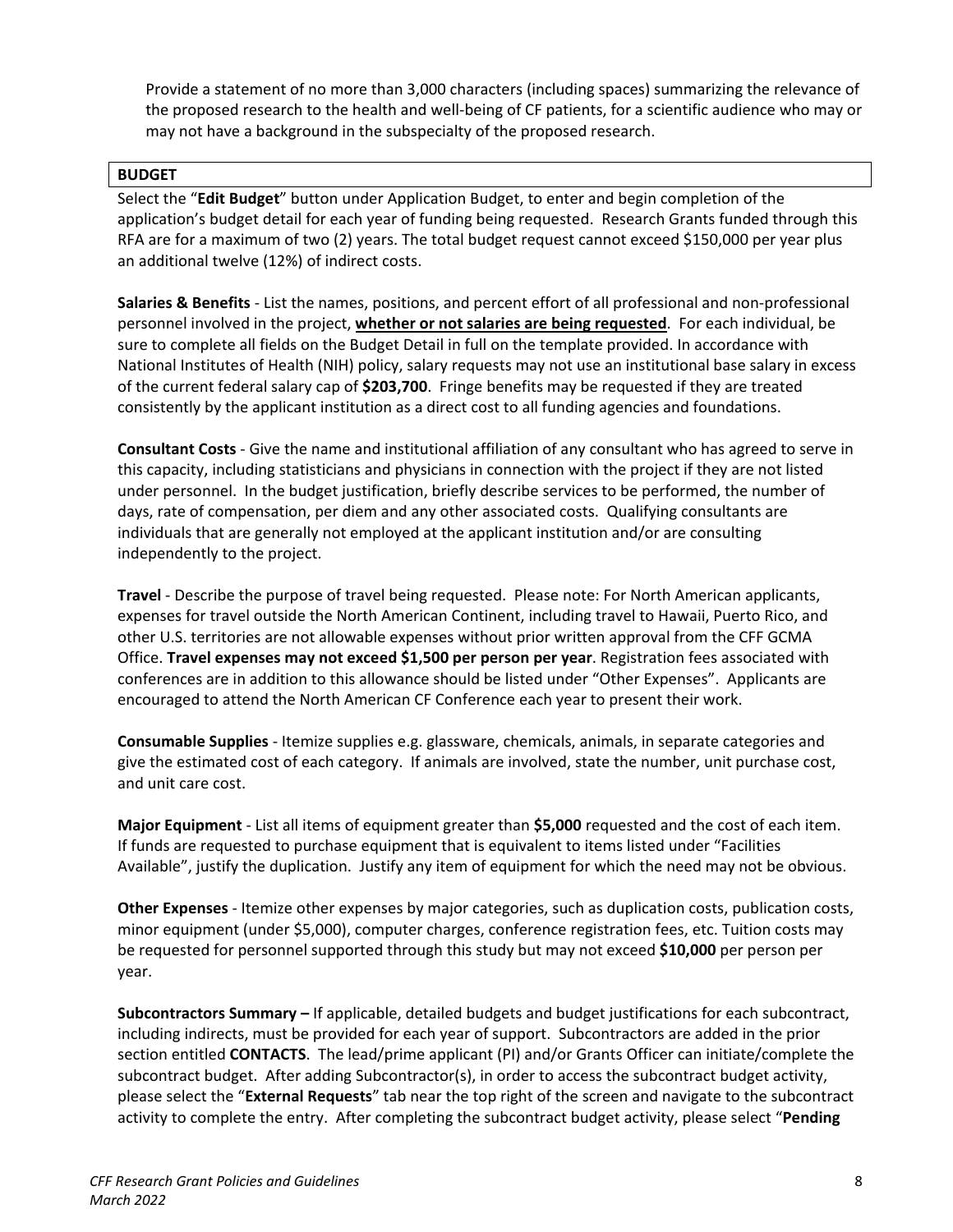**PI Acceptance**", as well as "**Submit**" to ensure the subcontractor budget is included as part of the main application budget.

For applications that include a subcontract with a third party, the applicant may request indirect costs on the first \$25,000 of each subcontract per project period. Negotiations of subcontracts are between the applicant institution and the subcontractor.

## **Budget Detail – Indirect Costs**

Indirect costs of up to twelve percent (12%) may be requested from CFF. Indirect costs may be requested for all expenses except for the following:

- Major equipment (items over \$5,000 in value)
- Computer software
- Software licenses
- Tuition

## **FULL APPLICATION UPLOADS**

Download the available templates applicable to the project, upload the completed templates to the corresponding attachment types within this section. Templates available for download include:

- Budget Justification
- Research Plan
- Biographical Sketches for Key Personnel
- Other Support
- Facilities Available
- Results of Past and Current CFF/CFFT Support
- Critique Response (if resubmission)

### **BUDGET JUSTIFICATION**

Describe costs listed in the Budget Detail. Use major categories, such as Salaries & Benefits, Consultant Costs, Major Equipment, etc. Justify all items and make sure amounts and figures listed in the narrative are consistent with those listed in the Budget Detail.

### **RESEARCH PLAN**

*Page limit*: **Twelve (12)** single-sided pages, not including the Literature Cited. Applications exceeding this page limit will not be reviewed. Type the PI's name in the space available in the header of the document. The template available will track page numbers at the bottom.

- Include sufficient information to permit effective review without reference to previous applications. Information should be presented in a clear and concise manner, while being specific and informative.
- Key figures and legends must be included in the Research Plan and should be of sufficient quality and size to be evaluated by the reviewer. If uploaded as Appendices, they will NOT be reviewed.
- If the application is a resubmission of an earlier one, revisions must be clearly indicated by a change in font, bolded or underlined. **CFF will not review resubmissions that have not been revised.**
- **a. Hypothesis and Specific Aims:** State concisely and realistically the intent of the proposed research and the hypothesis to be tested. The specific aims should be relevant to the mission of the Cystic Fibrosis Foundation. Do not exceed one page.
- **b. Background and Science:** Describe the background. Critically evaluate existing knowledge and specifically identify the gaps that the project is intended to fill. Concisely state the importance and rationale of this research by relating the specific aims to longer-term objectives. This section should also show the potential importance of the proposed work to CF, in particular those areas listed as areas of special interest to CFF. In addition, describe the relationship of the proposed work to your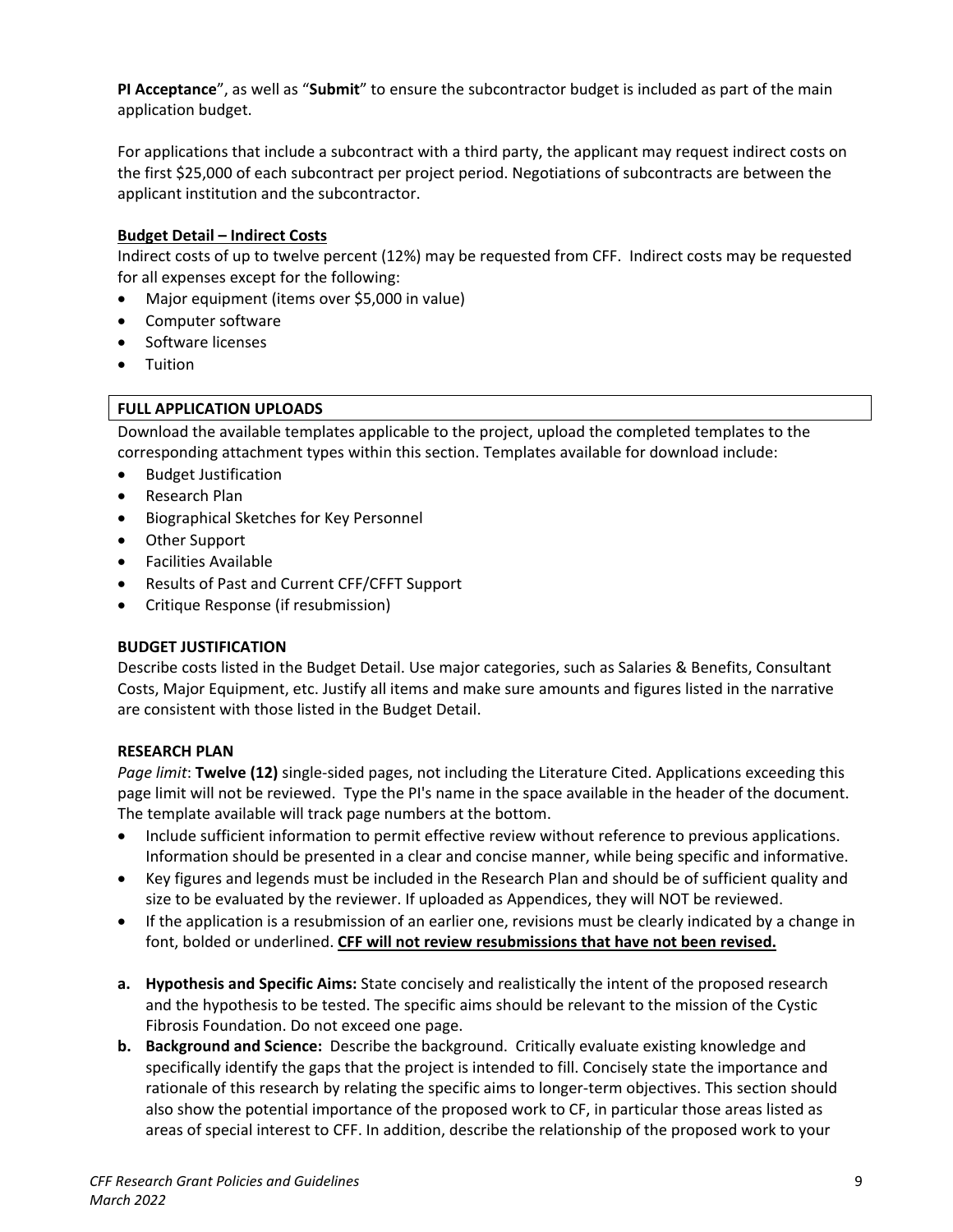long-term career goals. Preference will be given to applicants who express an interest in a long-term career in CF-related research.

- **c. Preliminary Results:** If applicable, provide a detailed discussion of any preliminary results.
- **d. Experimental Design and Methods:** Provide a detailed discussion of the experimental design and methods to be used to accomplish the specific aims. Describe the protocols, including methods for new techniques, and explain potential advantages over existing methodologies. Discuss the data expected to be obtained and the means by which data will be analyzed and interpreted. If clinical samples are included in the research plan, provide details of the methods for patient selection. Discuss potential pitfalls and/or limitations of the proposed procedures and alternative approaches to achieve aims. Point out any procedures, situations or materials that may be hazardous to personnel or patients and the precautions to be exercised. Since Research Grant applications are reviewed by CFF's Research and Research Training Committee, applications that include methodologies requiring sampling of materials from human subjects will only be considered under this mechanism if the sampling method constitutes minimum patient risk (e.g., venipuncture, nasal cell brushing) and patient samples or data are anonymous.

Describe the level of risk and measures taken to assure patient anonymity to the PI and other professional personnel, unless the PI or other professional personnel are care providers. Note: Interventional studies involving human subjects cannot be supported through this program and should instead apply as a Clinical Research Award or Clinical Pilot and Feasibility Award.

- **e. Consultant Arrangements**: If the proposed project includes consultant arrangements and/or collaboration with other individuals outside the applicant's group, describe the working relationships and support this description by letter(s) of intent signed by collaborating individual(s). If clinical material required by this award is to be furnished by other individuals, include a statement from these individuals agreeing to their participation and precautions taken to ensure anonymity of patients.
- **f. Literature Cited:** References should be numbered in the sequence that they appear in the text and listed at the end of the Research Plan. Each citation must include the names of all authors, title, the name of the journal or book, volume number, page number and year of publication (titles are optional).

### **BIOGRAPHICAL SKETCH(ES) OF KEY PERSONNEL**

Complete and upload an NIH Biographical Sketch for all key project personnel, beginning with the Applicant/Principal Investigator. International applicants can upload a biosketch that is equivalent in content to the NIH template provided. (CFF defines "key personnel" as any individual with an advanced degree that will play an instrumental role in the accomplishment of the research project.) Do not exceed five (5) pages per person.

### **OTHER SUPPORT**

Complete and upload the Other Support form for all key project personnel, beginning with the Applicant/Principal Investigator. There is no page limitation. Information on other support assists CFF in the identification and resolution of potential sources of overlap. Scientific and budgetary overlap should be minimized. Commitment of an individual's effort greater than 100 percent, is not permitted.

### **FACILITIES AVAILABLE**

Describe the facilities and equipment available at the applicant's institution that will be used for this project, such as laboratory, clinical, animal, computer, office, etc. Provide any additional information about the environment, including any support services available that will be utilized. Describe their pertinent capabilities, proximity and anticipated extent of use. If facilities or equipment at a consultant's or collaborative site will be used, they should be identified and clearly described. There is no page limit. Use continuation pages, if necessary.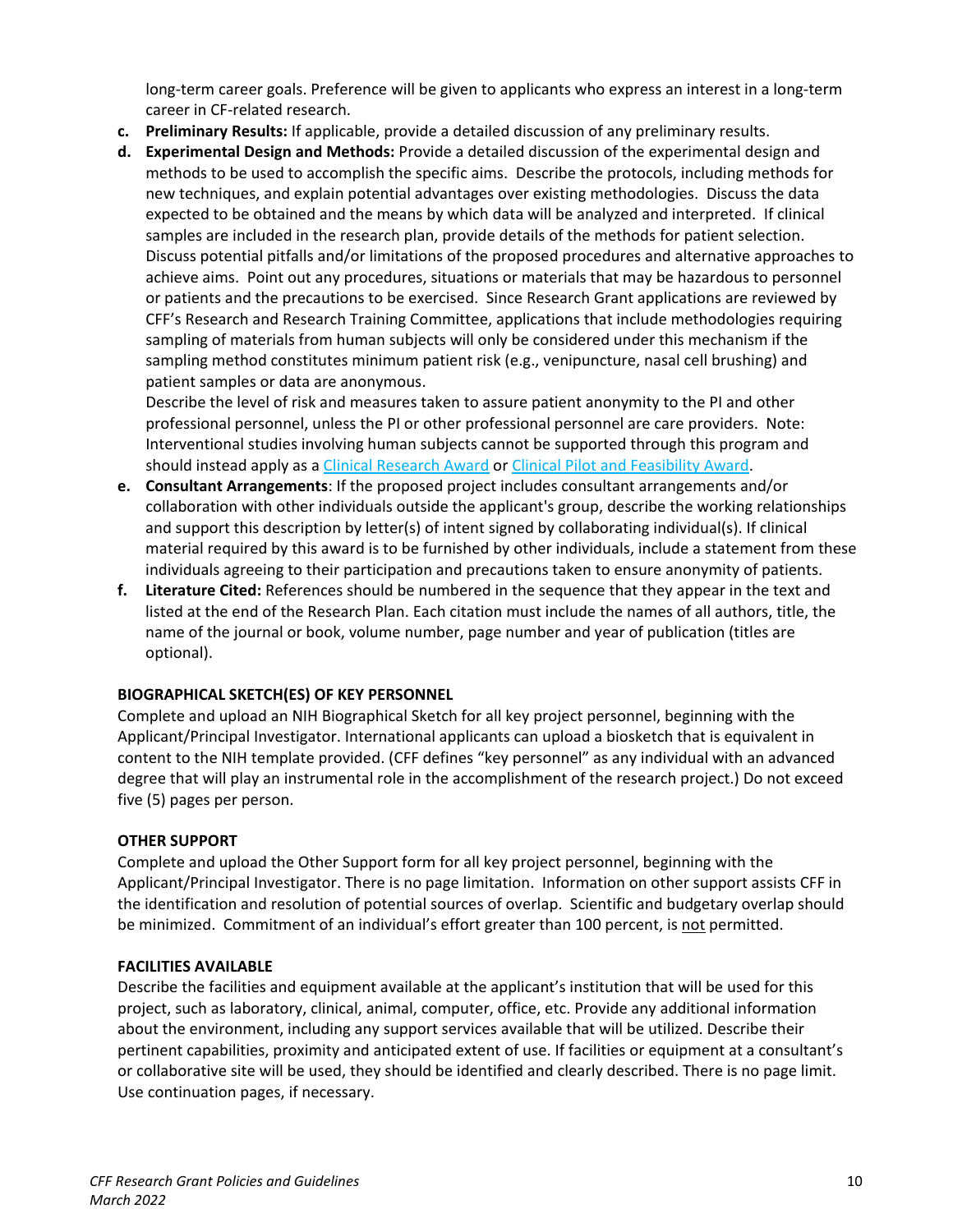## **RESULTS OF PAST AND CURRENT CFF/CFFT SUPPORT**

The Principal Investigator (PI) and any Co-Principal Investigator(s), if applicable, are requested to identify the results of past and current CFF/CFFT support (e.g., subsequent funding from other sources, journal articles, and invited presentations) and the CFF/CFFT award from which they resulted for the past five (5) years. Please note that the following information must be included with each research project identified:

- CFF/CFFT Award #
- Principal Investigator (PI)
- CFF/CFFT Project Title
- Applicant's Title on Project
- Project Start/End Dates
- Total CFF/CFFT Award Amount
- Results of Support

# **CRITIQUE RESPONSE (IF RESUBMISSION)**

If the application is a resubmission of a previously declined application, please provide a point-by-point response to the prior reviews. There is no page limit to your responses, but please be concise and succinct.

## **LETTER(S) OF SUPPORT (FOR INVESTIGATORS NEW TO CF RESEARCH, IF APPLICABLE)**

*Note: Letters of Support are not required for experienced CF investigators, e.g. recipients of past CFF/CFFT funding, investigators with recent publications in the field.*

Investigators new to CF research are strongly encouraged to consult or collaborate with an established CF investigator/clinician either at their own institution or another. An investigator is considered new to CF if they have not previously (1) published in CF or (2) received extramural funding for a CF-focused research project. A letter of support from the collaborator/consultant should be included with the application, explicitly describing how the proposed work is relevant to CF and how the collaborator/consultant will assist the investigator (such as providing scientific expertise or CF-relevant samples and reagents).

# **APPENDICES (IF APPLICABLE)**

Appendices are restricted to the following three (3) categories:

- Certification of organization assurances (i.e. IRB, IACUC and IBC approvals), if applicable.
- Up to three (3) reprints of the applicant's work relating to the general area of research in the proposal may be uploaded in PDF format.
- Signed Letters of Support and/or Collaboration: A Letter of Collaboration from Co-PIs, if any, should be uploaded and included in the application.

### **\*Organization Assurances & Certifications**

CFF requires, as applicable, that all U.S.-based awardees obtain Institutional Review Board (IRB) approvals for human subject research, Institutional Biosafety Committee (IBC) approval for recombinant or synthetic nucleic acid research, and Institutional Animal Care and Use Committee (IACUC) approval for animal research, (see additional information regarding these approvals below). Copies of these approvals, if available at the time the application is submitted, must be uploaded with the application as appendices. CFF will not release payments to awardee institutions until these documents are received and on file with the CFF GCMA Office.

Awardees based outside of the U.S. must comply with the applicable equivalent regulations in their respective countries and provide copies of approvals as soon as they are available. CFF will not release payments until these documents are received and on file with the CFF GCMA Office.